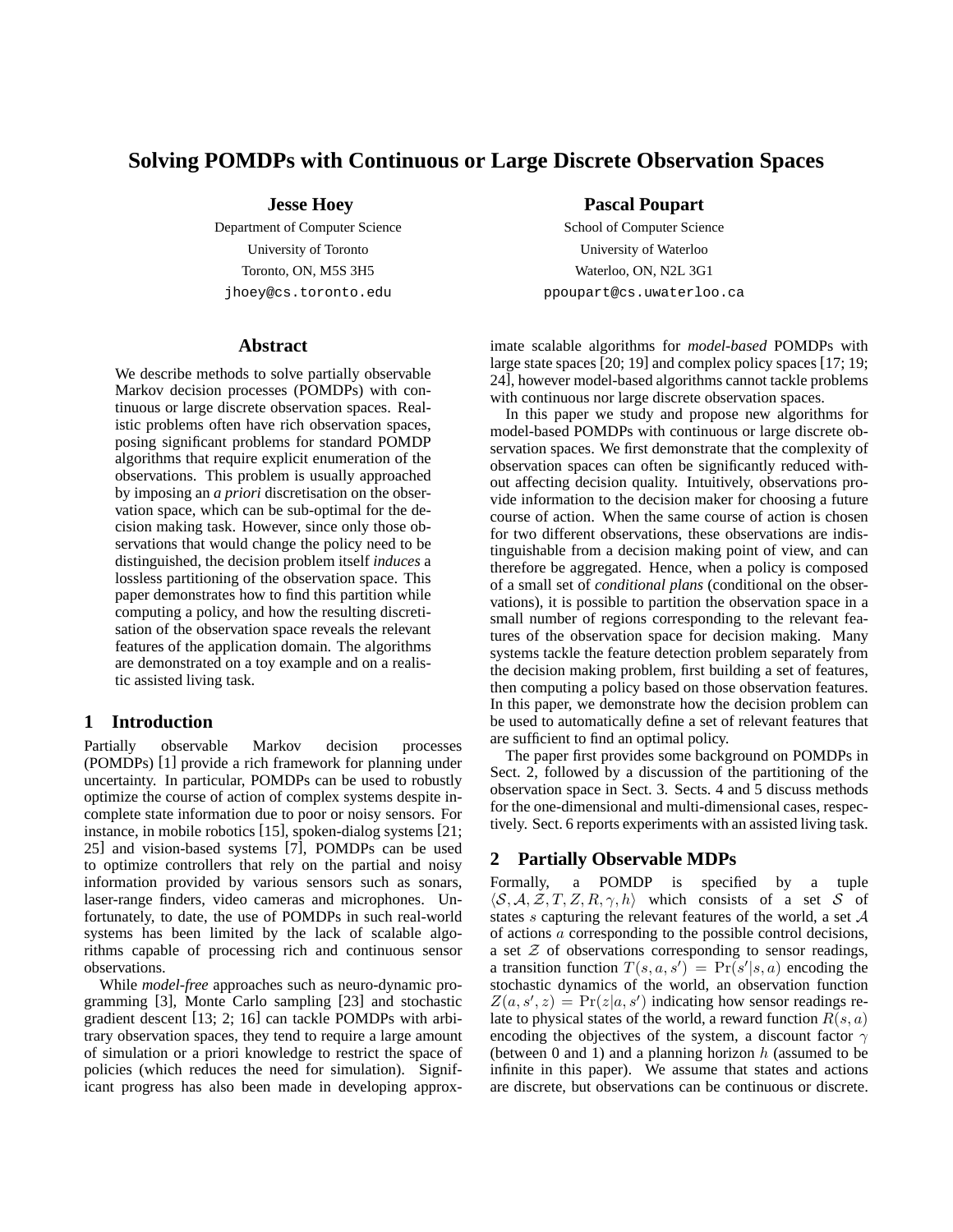While it is common for observations to be continuous because sensors often provide continuous readings, states are often abstract, unobservable quantities. In the case of user modeling problems and event recognition problems, sates are often discrete. For continuous observations,  $Z(a, s', z) = pdf(z|a, s')$  is a probability density function.<br>Since states are not directly observable, the decision maker's Since states are not directly observable, the decision maker's belief about the current state is represented by a probability distribution  $b(s) = Pr(s)$  called *belief state*. After executing  $a$  and observing  $z$ , the belief state  $b$  is revised according to Bayes' theorem:  $b_z^a(s') \propto \sum_s b(s)T(s, a, s')Z(a, s', z)$ .<br>To illustrate the concents we will present, we use the

To illustrate the concepts we will present, we use the classic Tiger problem [5], in which the decision maker is faced with two doors. A small reward lies behind one door, but a large cost (a tiger) lies behind the other. The decision maker can either open a door, or listen for the tiger. Listening gives the decision maker information from which she can infer the location of the tiger. In the original, discrete, version of this problem, two possible observations result from listening (*left* or *right*), and these observations correspond with the true location of the tiger with probability 0.85. In the continuous version we will discuss here, the decision maker has access to the original microphone array measurement that (noisily) locates the tiger in the continuous horizontal dimension (from the far left to the far right).

At each time step, the decision maker picks an action to execute based on the information gathered in past actions and observations. We can represent the decision maker's possible strategies by a set  $CP$  of conditional plans  $cp$  which correspond to decision trees. Fig. 1(a) shows the decision tree of a k-step conditional plan for the Tiger POMDP with discrete observations. Nodes are labeled by actions and edges are labeled by observations. The execution of a conditional plan starts at the root, performing the actions of the nodes traversed and following the edges labeled with the observations received from the environment. For example, the conditional plan in Fig. 1(a), will lead to opening a door if two successive observations confirm the same tiger location. We can define recursively a k-step conditional plan  $cp_k = \langle a, os_{k-1} \rangle$  as a tuple consisting of an action  $a$  with an observation strategy  $os_{k-1}$ :  $\mathcal{Z}$  →  $\mathcal{CP}_{k-1}$  that maps observations to  $(k-1)$ -step conditional plans. For POMDPs with continuous observations, conditional plans  $cp$  are decision trees with infinitely many branches and observation strategies os are continuous functions. The value function  $\alpha_{cp}(b)$  of a conditional plan  $cp$ is the expected sum of discounted rewards that will be earned when starting in belief state  $b$ . This value function is often called an  $\alpha$ -vector since it is linear with respect to the belief space and therefore parameterized by a vector  $\alpha_{cp}(s)$  that has one component per state (i.e.,  $\alpha_{cp}(b) = \sum_s b(s) \alpha_{cp}(s)$ ).<br>Fig. 1(b) shows the 5  $\alpha$ -vectors corresponding to the condi-Fig. 1(b) shows the 5  $\alpha$ -vectors corresponding to the conditional plans shown in Fig. 1(a). The  $\alpha$ -vectors corresponding to the conditional plans starting with an open door action ( $\alpha_4$ ) and  $\alpha_5$ ) have high value at one extreme of the belief space (when the certainty about the tiger location is high), but very low value at the other extreme.

A collection of conditional plans forms a policy  $\pi$ . The value function  $V^{\pi}$  of a policy  $\pi$  is the best value achieved by any of its conditional plans (i.e.,  $V^{\pi}(b) = \max_{cp \in \pi} \alpha_{cp}(b)$ ).



Figure 1: a) Tree representation of a three-step conditional plan for the simple tiger problem, starting with a uniform belief about the tiger location. b) Corresponding value function of composed of 5  $\alpha$ -vectors

Fig. 1(b) shows the value function of a policy for the Tiger problem, composed of 5 conditional plans, each of which is highest for some part of the belief space. The goal is to find an optimal policy  $\pi^*$  with the highest value (i.e.,  $V^{\pi^*}(b) \geq V^{\pi}(b) \ \forall \pi$ ). The optimal value function  $V^*(b)$  for an infinite planning horizon can be computed by value itfor an infinite planning horizon can be computed by *value iteration* which computes successive approximations  $V^k(b)$  by *dynamic programming*

$$
V^{k+1}(b) = \max_{a} R^{a}(b) + \gamma \sum_{z} \Pr(z|b, a) V^{k}(b_{z}^{a})
$$

where  $R^a(b) = \sum_s b(s)R(s, a)$ ,  $Pr(z|b, a) = \sum_{s,s'} b(s)Pr(s'|s, a)Pr(z|a, s')$  and  $b^a_s$  is the revised  $s,s'$  b(s)  $Pr(s'|s,a)$   $Pr(z|a, s')$  and  $b<sup>a</sup>$  is the revised belief state after executing a and observing z. When  $V^k$  is formed by the set of  $\alpha_{cp}$ , a new set of  $\alpha_{cp'}$  for  $V^{k+1}$  can be constructed by *point-based dynamic programming backups*. A point-based backup computes the best conditional plan  $cp'^* = \langle a^*, os^* \rangle$  (and corresponding  $\alpha$ -vector) from a set of conditional plans  $cp$  for a given belief state  $b$ :

$$
\alpha_{\langle a^*,os^* \rangle}(b) = R^{a^*}(b) + \gamma \sum_{z} \Pr(z|b, a^*) \alpha_{os^*(z)}(b_z^{a^*}) \tag{1}
$$

s.t. 
$$
os^*(z) = argmax_{cp} \alpha_{cp}(b_z^{a^*})
$$
 (2)

$$
a^* = argmax_a R^a(b) + \gamma \sum_z \Pr(z|b, a)\alpha_{os^*(z)}(b_z^a)
$$

In practice, we cannot perform such point-based backups for every belief state since the belief space is continuous. However, as noted by Smallwood and Sondik [22], finite-horizon optimal value functions are composed by a finite number of  $\alpha$ -vectors, which means that we only need to compute a finite number of point-based backups, one per  $\alpha$ -vector to be constructed. Exact algorithms such as Linear Support [6] and Witness [12] perform this finite set of pointbased backups at carefully chosen belief points. Alternatively, approximate algorithms such as Point-Based Value Iteration [27; 17; 24] heuristically sample a set of belief points at which they perform point-based backups.

### **3 Policy-directed Observation Aggregation**

In a decision process, observations provide information to the decision maker for deciding the future course of action. When the observation space is rich (i.e., continuous observations or many discrete observations), the decision maker can devise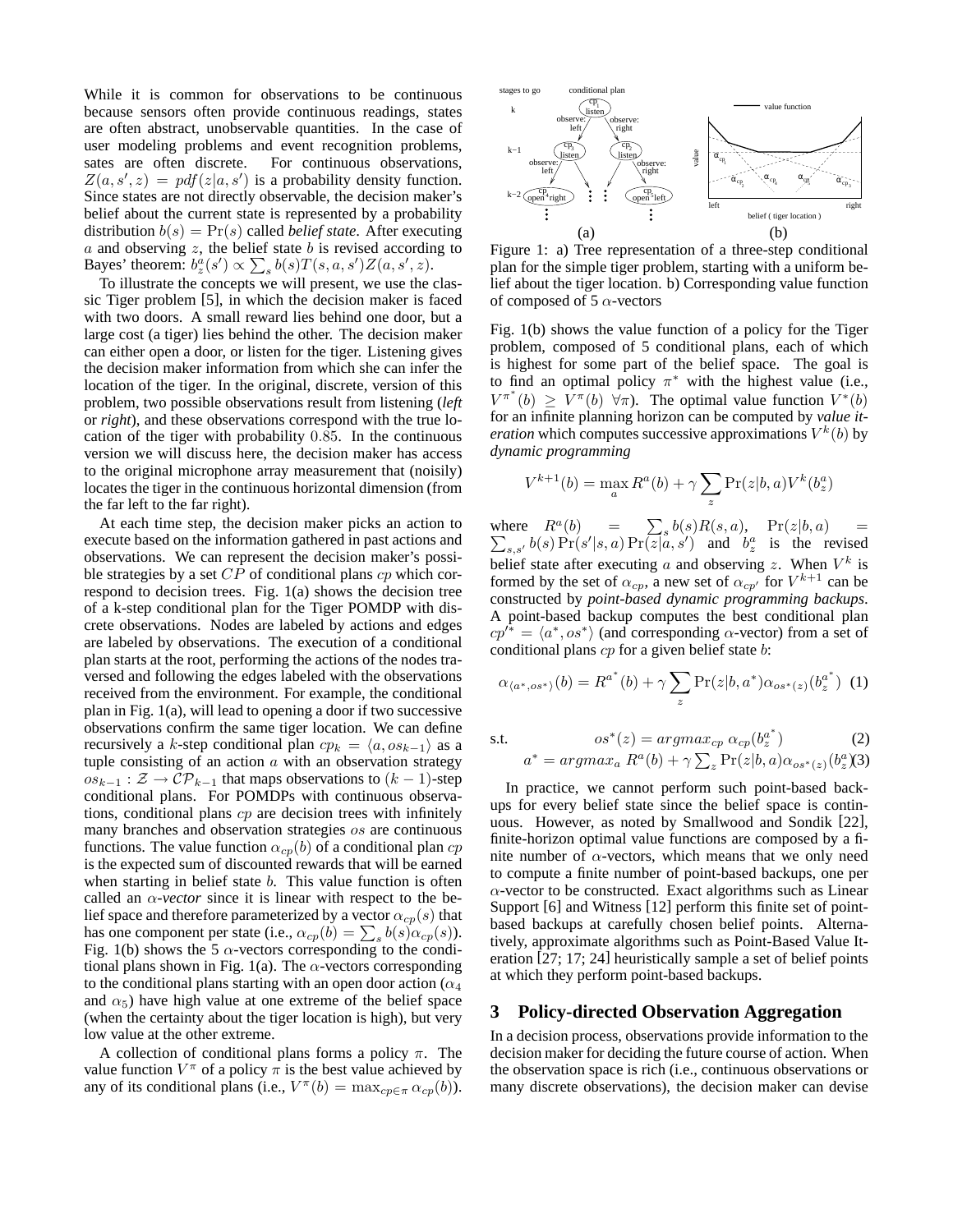rich policies with a different course of action for each possible observation. However, for many POMDPs, there often exists good policies that are quite simple. These policies tend to select the same course of action for many different observations that share similar features. For POMDPs with continuous observations, this will allow us to implicitly discretise the observation space without introducing any error. From the point of view of the application domain, this also gives us insights regarding the relevant features of the observation space. In this section we discuss how simple policies allow us to aggregate many observations, effectively reducing the complexity of the observation space.

Recall that a conditional plan  $cp = \langle a, os \rangle$  is a tuple consisting of an action  $a$  and an observation strategy  $\mathfrak{os}$ . The observation strategy  $os(z) = cp'$  indicates for each observation  $z$  the conditional plan  $cp'$  encoding the future course of action. Intuitively, all the observations that select the same conditional plan are indistinguishable and can be aggregated. We can therefore view observation strategies as partitioning the observation space into regions mapped to the same conditional plan.<sup>1</sup> In the continuous observation tiger problem, for example, as long as a sound is heard coming "from the left", the best choice of action may be to open the right door. Although the precise location of the sound here is not important, the decision boundary is (e.g. how far right can the sound be heard before the decision maker would listen again).

In each point-based backup, we compute an observation strategy os which partitions the observation space into regions  $\mathcal{Z}_{cp}$  that select the same conditional plan cp. Let's examine how these regions arise. Recall from Eq. 2 that for each observation  $z$ , the conditional plan selected is the one that maximizes  $\alpha_{cp}(b^a)$ . Hence, we define  $\mathcal{Z}_{cp^*} = \{z|cp^* = a\nr a\nr a^r \dots \alpha_{pr}(b^a)\}$  to be the set of observations for which  $argmax_{cp} \alpha_{cp}(b_x^{\alpha})$  to be the set of observations for which  $cn^*$  is the best conditional plan to execute in  $b^{\alpha}$  $cp^*$  is the best conditional plan to execute in  $b^a_z$ .

For each region  $\mathcal{Z}_{cp}$ , we can compute the aggregate probability  $Pr(\mathcal{Z}_{cp}|a, s')$  that any observation  $z \in \mathcal{Z}_{cp}$  will be made if action a is taken and state s' is reached by intemade if action  $a$  is taken and state  $s'$  is reached by integrating  $pdf(z|a, s')$  over region  $Z_{cp}$  (i.e.,  $Pr(Z_{cp}|a, s')$  $\int_{z \in \mathcal{Z}_{cp}} p df(z|a, s') dz$ .<sup>2</sup> The aggregate probabilities can be used to perform point-based dynamic programming backups

$$
\alpha_{\langle a^*, \text{os*}\rangle}(b) = R^{a^*}(b) + \gamma \sum_{cp} \Pr(\mathcal{Z}_{cp}|b, a^*) \alpha_{cp}(b_{\mathcal{Z}_{cp}}^{a^*}) \tag{4}
$$

with  $Pr(Z_{cp}|b, a^*) = \sum_{s,s'} b(s) Pr(s'|s, a^*) Pr(Z_{cp}|a^*, s')$ and  $b_{Z_{cp}}^{a^*}(s') \propto \sum_s b(s) \Pr(s'|s, a^*) \Pr(\mathcal{Z}_{cp}|a^*, s')$ . This is<br>equivalent to Eq. 1, except that we have replaced the sum over observations z with a sum over regions  $Z_{cp}$ , in each of which a particular conditional plan is dominant.

## **4 One-Dimensional Observation Space**

We now discuss how to find the implicit discretization of the observation space induced by a set of conditional plans (or  $\alpha$ vectors) when the observation space is one-dimensional continuous. For this special case, the regions,  $Z_{cp}$ , over which

observations can be aggregated are segments of a line corresponding to a range of observations for which the same conditional plan is optimal. Segment boundaries are observations for which there are two (or more) conditional plans yielding the highest  $\alpha_{cp}(b_x^a)$ . To make clear that z is the only variable<br>here define  $\beta_{p,a}(z)$  to be a function in z that corresponds to here, define  $\beta_{cp}^{b,a}(z)$  to be a function in z that corresponds to  $c_p^{b,a}(z)$  to be a function in z that corresponds to  $c_p^{b,a}(z)$  and a arc fixed  $(i, e^{-\beta b,a}(z)) = c_p^{b,a}(h^a)$ .  $\alpha_{cp}(b_z^a)$  where b and a are fixed (i.e.,  $\beta_{cp}^{b,a}(z) \equiv \alpha_{cp}(b_z^a)$ ). We<br>can find these boundaries by solving  $\beta_{cp_i}^{b,a}(z) - \beta_{cp_i}^{b,a}(z) = 0$ <br>for some nois and are a finding doubled above  $\beta_{cp_i}$  and the solution for every pair  $cp_i$ ,  $cp_j$  of conditional plans.<sup>3</sup> Analytically solving this equation will be difficult in general, and is not possible for observation functions in the exponential family (e.g. Gaussians). However, efficient numerical solutions can be used for many well-behaved functions. We used the Mathematica function IntervalRoots, that finds all the roots of an arbitrary one-dimensional function in a given interval by interval bisection combined with gradient-based methods. Once all potential regions are identified, the aggregate probabilities  $P(\mathcal{Z}_{cp}|b, a)$  can be computed by exact integration (or Monte Carlo approximation) for each conditional plan cp.

Consider again the continuous Tiger problem introduced in Sect. 2. We now illustrate how to find the observation regions induced by a set of conditional plans and how to use them in a point-based backup. Suppose that the doors are located at  $z = 1$  and  $z = -1$ , and the decision maker is at  $z = 0$ . Due to a lack of accuracy, the binary microphone array reports the tiger's location corrupted by some zero-mean, normally distributed noise of standard deviation  $\sigma = 0.965$ . Listening costs 1, while meeting the tiger costs 100, but opening the correct door is rewarded with 10. The discount is  $\gamma = 0.75$ .

Suppose we have 3 conditional plans with corresponding  $\alpha$ -vectors shown in Fig. 2(b) and we would like to perform a point-based backup. When considering belief state  $b(tiger\_location = left) = 0.85$  and action  $a = listen$ , Fig. 2(a) shows the  $\beta$  functions of each conditional plan. Since the observation function is Gaussian, the  $\beta$ -function is a linear combination of Gaussian distributions. By finding the roots of  $\beta_{cp_1}^{b,a}(z) - \beta_{cp_2}^{b,a}(z)$  and  $\beta_{cp_1}^{b,a}(z) - \beta_{cp_3}^{b,a}(z)$ , we obtain the boundaries  $z = 0.28$  and  $z = 1.33$  delimiting the tain the boundaries  $z = 0.28$  and  $z = 1.33$  delimiting the observation regions  $Z_{\text{cm}}$  and  $Z_{\text{cm}}$ observation regions  $\mathcal{Z}_{cp_1}$ ,  $\mathcal{Z}_{cp_2}$  and  $\mathcal{Z}_{cp_3}$ .

We can thus form a discrete observation function  $Pr(\mathcal{Z}_{cp}|s, a)$  by integrating the original Gaussian observation distributions over each region. We analytically integrate each Gaussian over each region using the complementary error function erfc. $4$  Fig. 2(c) shows the two Gaussian observation distributions, and the aggregate observation probabilities for each region. Using Eq. 4, we can then compute the value of the conditional plan  $cp' = \langle a, \sigma \rangle$  where  $a = listen$  and  $\sigma(z) = cp_i$  if  $z \in \mathcal{Z}_{cp_i}$ .

In contrast, the original discrete version of the tiger problem partitions the observation space in two halves at  $z =$ 0, resulting in a discrete, binary observation function with  $P(observe = right | tiger\_location = right) = \frac{1}{2} \text{erfc}(\frac{-1}{\sqrt{2}\sigma})$ . A dynamic partition induced by the current set of conditional

$$
{}^{4}\mathrm{erfc}(x) = \frac{2}{\sqrt{\pi}} \int_{x}^{\infty} e^{-t^{2}} dt.
$$

<sup>&</sup>lt;sup>1</sup>Note that the observations that are mapped to the same conditional plan may not form a contiguous region though.

<sup>&</sup>lt;sup>2</sup>If  $Z_{cp}$  is not a contiguous region, then several integrals must be computed, one for each contiguous sub-region.

<sup>&</sup>lt;sup>3</sup>This method may find more boundaries than are necessary, for a third  $\beta_{cp_k}$  may have higher value than both  $\beta_{cp_i}$  and  $\beta_{cp_j}$  at their intersection points.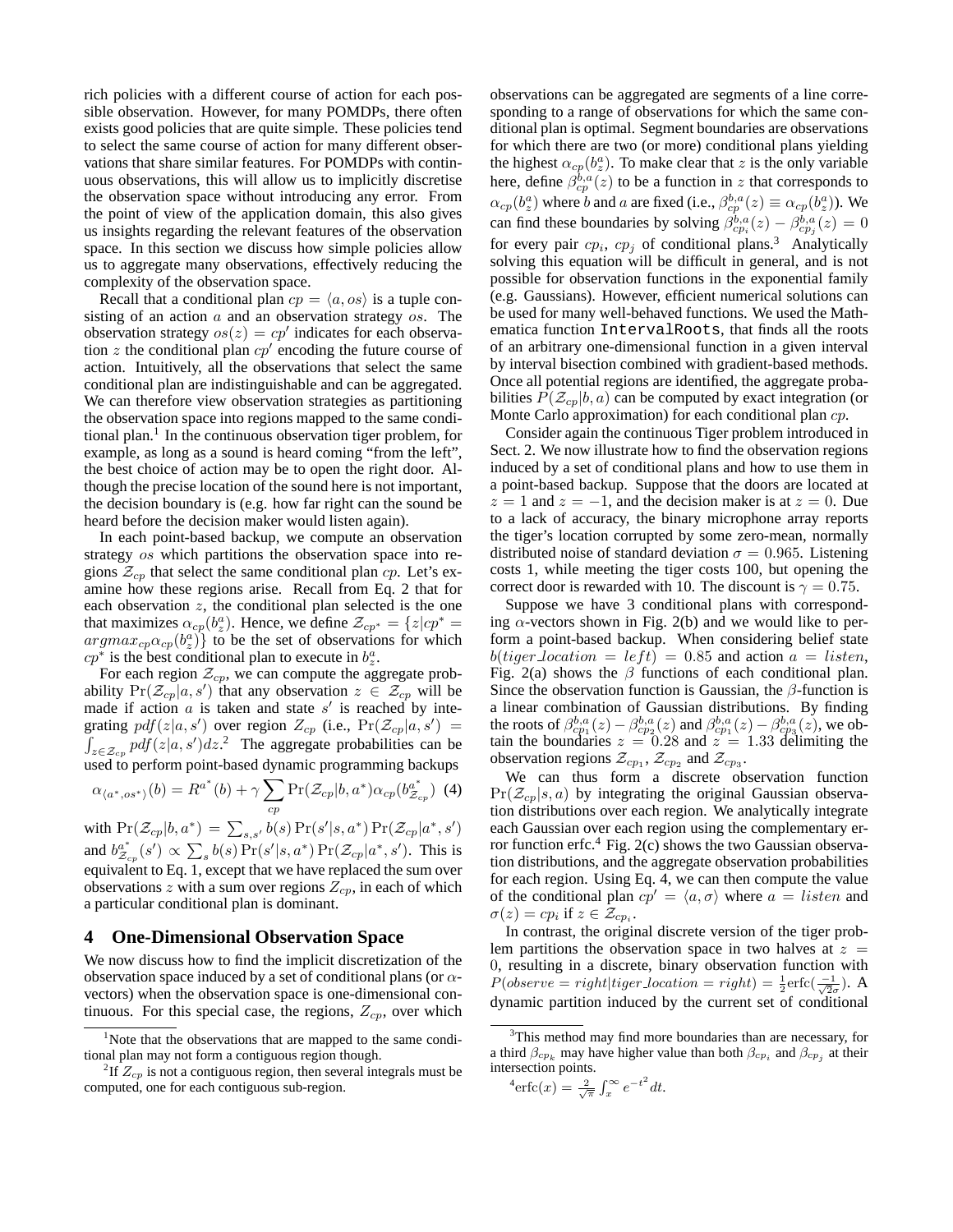plans has the advantage that no information is lost. Fig. 2(d) compares the value of the policies obtained with our dynamic discretization scheme and the naive binary discretization as we vary the variance  $\sigma^2$ . The dynamic discretization outperforms the fixed binary discretization for all variances. The solutions are the same for almost perfectly observable cases  $(\sigma \leq 0.1)$  and approach one another for almost unobservable cases ( $\sigma \rightarrow \infty$ ).



Figure 2: Tiger example. a)  $\beta_{cp}(b_x^a)$  for  $b(tiger\_location =$ <br> $left) = 0.85$  and  $a = listen$  showing regions over which  $left) = 0.85$  and  $a = listen$ , showing regions over which each conditional plan will be selected. b)  $\alpha$ -vectors of 3 conditional plans. c) Observation function and aggregate probabilities of each observation region for each state. d) Average discounted reward achieved over 10 trials of 100 simulated runs of 50 steps each, for different observation variances in the continuous 1D tiger problem.

#### **5 Multi-dimensional observation space**

In many applications, observations are composed of several sensor readings. For example, a mobile robot may have a number of sonar, laser or tactile sensors, which together give rise to multi-dimensional observations. When the observation space is multi-dimensional, analytically finding the regions and computing their aggregate probability will be difficult for many observation functions.

We examine two approaches. The first, discussed in Sect. 5.1, considers the special case of POMDPs with observations composed of conditionally independent variables. For this special case, it is possible to define an equivalent POMDP where the observation variables are processed sequentially in isolation, essentially reducing the observation space to one dimension. For arbitrary multi-dimensional observations, we present a general sampling-based technique in Sect. 5.2.

#### **5.1 Conditionally Independent Observations**

In some applications, the random variables corresponding to the individual sensor measurements may be conditionally independent given the last action executed and the state of the world. In this case, it is possible to factor the observation function into a product of small observation functions, one for each random variable (i.e.,  $Pr(z_1, z_2|a, s') =$  $Pr(z_1|a, s') Pr(z_2|a, s')$ . For example, consider a mobile<br>robot with sonars pointing forwards and to the side. The readrobot with sonars pointing forwards and to the side. The readings from each sonar are conditionally independent given the location of the robot and a map of the robot's environment.

This factorization can be exploited to process the observations sequentially. For  $n$  conditionally independent observation variables, we divide each time step into  $n$  sub-steps such that only one observation variable is observed per sub-step. This can be easily accomplished by constructing a POMDP with an additional state variable, *sub step*, that keeps track of the current sub-step. The observation function encodes the probabilities of a single, but different, observation variable at each sub-step. The transition function is the same as in the original POMDP when *sub step=1*, but becomes the identity function otherwise. The rewards are gathered and the discount factor applied only when *sub step=1*.

When all observation variables are conditionally independent, this effectively reduces the dimensionality of continuous observations to one, allowing the approach of Sect. 4 to be used. For discrete observation variables, an exponential reduction is also achieved since the domain of a single variable is exponentially smaller than the cross-domain of several variables. Note however that the complexity of the equivalent POMDP remains the same since the reduction is achieved by multiplying the horizon and the number of states by  $n$ .

#### **5.2 Sampling**

For arbitrary multi-dimensional observations, an effective approximation technique for computing the aggregate probabilities consists of sampling. Recall from Sect. 3 that for each conditional plan cp, we can aggregate in one region  $\mathcal{Z}_{cp}$  all the observations z for which cp yields the highest value (i.e.,  $\beta_{cp}^{b,a}(z) \geq \beta_{cp'}^{b,a}(z) \,\forall cp' \in CP$ ). Hence, for each  $(a, a')$  pair we seem absorptions from  $\text{ref}(z|a, a')$  and  $\langle a, s' \rangle$ -pair, we sample k observations from  $pdf(z|a, s')$  and set  $Pr(\mathcal{Z}_{-}|a, s')$  to the fraction of observations for which set  $Pr(\mathcal{Z}_{cp}|a, s')$  to the fraction of observations for which  $\mathcal{Z}_{c}^{b,a}(s)$  is maximal bracking ties by favoring the conditional  $\beta_{cp}^{b,a}(z)$  is maximal, breaking ties by favoring the conditional plan with the lowest index plan with the lowest index.

This sampling technique allows us to build an approximate discrete observation function  $Pr(Z_{cp}|a, s')$  which can<br>be used to perform a point-based backup for a set CP of be used to perform a point-based backup for a set CP of conditional plans and a belief state b. The number of observations sampled is  $k|\mathcal{S}||\mathcal{A}|$  for each point-based backup. The quality of the approximation improves with  $k$ . In particular, using Hoeffding's bound [9], we can guarantee that  $\Pr(\mathcal{Z}_{cp}|a, s')$  has an error of at most  $\epsilon$  with probability  $1 - \delta$ <br>when  $k = \ln(2|\mathcal{CD}|/\delta)/\sqrt{2\epsilon^2}$  Interestingly k doesn't dewhen  $k = ln(2|\mathcal{CP}|/\delta)/(2\epsilon^2)$ . Interestingly, k doesn't depend on the dimensionality (nor any other complexity measure) of the observation space. It depends only on the number of regions, which is at most the number of conditional plans. While this is true in a single DP backup, the number of conditional plans may increase exponentially (in the worst case) with the number of observations at each DP backup [12]. On the other hand, several algorithms [18; 8; 17; 24] can mitigate policy complexity by searching for good yet small policies represented by a bounded number of condi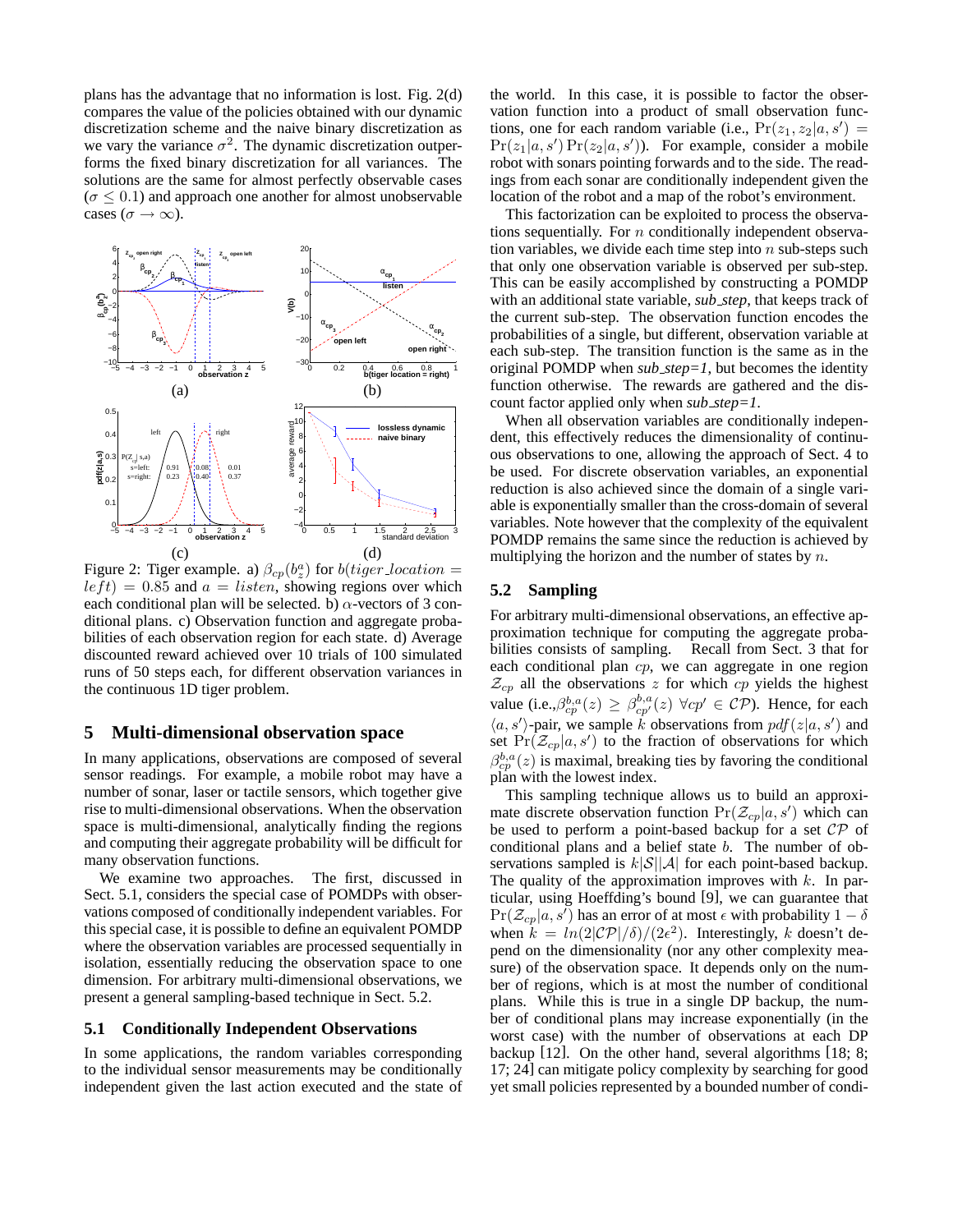tional plans or  $\alpha$ -vectors. Perseus [24], a randomized pointbased value iteration algorithm, is such an algorithm since the number of  $\alpha$ -vectors is bounded by the number of belief points initially sampled. Hence  $k$  depends on policy complexity, which generally depends on observation complexity, but can be made independent by restricting policies to have a bounded representation.

This sampling technique can also be used for POMDPs with many discrete observations. In particular, when the observations are factored into several random variables, the number of observations is exponential in the number of variables, but as long as the number of conditional plans remains small, the number of samples will also be relatively small.

Note also that we can often weaken the dependency between the number of samples and the size of the action and state spaces. Instead of sampling  $k$  observations from each of the  $|A||S|$  densities  $pdf(z|a, s')$ , we can sample j observations from one proposal distribution  $p(z)$ . This sample of j vations from one proposal distribution  $p(z)$ . This sample of j observations can be used to approximate each  $Pr(\mathcal{Z}_{cp}|a, s')$ as follows. First, we assign a weight  $pdf(z|a, s')/p(z)$  to each sampled observation z to obtain an unbiased sample of each sampled observation  $z$  to obtain an unbiased sample of  $pdf(z|a, s')$ . Then, for each conditional plan *cp*, we find the subset of sampled observations z for which  $\beta^{b,a}(z)$  is maxsubset of sampled observations z for which  $\beta_{cp}^{b,a}(z)$  is max-<br>imal, and set  $Pr(Z \mid a, s')$  to the (pormalized) sum of the imal, and set  $Pr(\mathcal{Z}_{cp}|a, s')$  to the (normalized) sum of the weights of the observations in that subset. The number of weights of the observations in that subset. The number of sampled observations *i* necessary to guarantee an error of at most  $\epsilon$  with probability 1 –  $\delta$  depends on how similar the proposal distribution  $p(z)$  is with each density  $pdf(z|a, s')$ .<br>When the proposal is relatively similar to each of the densi-When the proposal is relatively similar to each of the densities then  $j$  tends to be close to  $k$ , significantly reducing the dependencies on  $|\mathcal{A}|$  and  $|\mathcal{S}|$ . However, as the differences between the proposal and each of the densities increase,  $j$  also increases and may become arbitrarily large. In Sect. 6, we use  $pdf(z|b, a)$  as a proposal distribution.

## **6 Experiments**

This section presents experiments with a POMDP that assists people with cognitive difficulties to complete activities of daily living. Focusing on the task of handwashing, we present a simplified POMDP for guiding patients with verbal prompts as they wash their hands. The goal of such a system is to minimize the human caregiver burden, and is part of an ongoing research initiative applying intelligent reasoning to assistive living [4]. In this paper, we present results from simulations of our methods on a simplified POMDP model for the handwashing task. Fig. 3(a) shows the graphical model of the handwashing POMDP. The POMDP's actions are the verbal prompts (corresponding to the canonical steps of handwashing: *turn on water*, *wet hands*, *use soap*, *dry hands* and *turn off water*) and a *null* action where the system waits. The states are defined by the variables *hands state*, which can be {*dirty, soapy, clean*}, *hand location*, which can be {*away, tap, water, soap, towel*}, *hands wet*, which can be {*wet, dry*}, and *water*, which can be {*on, off*}. We assume the hands start *dirty* and *dry*, and the goal is to get them *clean* and *dry*, which can only happen if they become *soapy* and *wet* at some intermediate time. The water starts *off* and must be *off* for task completion. The cost of a prompt is 0.2, and a large reward



Figure 3: a) POMDP model of handwashing. b) Example image showing the regions induced by the observation function alone, max<sub>i</sub>  $P(x, y | hand. location = i)$ 

(20) is given when the hands are dry and clean and the water is off. Smaller rewards are given for progressions through the task: if the hands are clean  $(1)$ , soapy  $(0.5)$  and wet  $(0.2)$ , but other variables are not as in the final goal state. The discount was  $\gamma = 0.85$ .

We model the system as being equipped with an impeller in the water pipe, which returns 0 when there is no water flowing and 1 when the water is on full. The sensor's noise is zero-mean Gaussian with standard deviation  $\sigma = 0.4825$ , which gives it an 85% accuracy (when the most likely state of *water* is considered). The position of the hands in the horizontal plane is measured using a camera mounted in the ceiling above the sink, connected to a computer vision system that returns an estimate of the  $\{x, y\}$  position of the patient's dominant hand in the image using skin color [14]. Fig. 3(b) shows an example image from the camera. The observation function that relates these measured hand positions to the actual *hand location* was learned from a set of data taken from the computer vision system. An actor simulated the repeated handwashing trials for about 10 minutes. The vision system tracked and reported the  $\{x, y\}$  position of the right (dominant) hand, while a researcher annotated the data with the actual *hand location*.<sup>5</sup> The functions  $P(x, y | hand$  *location* = i) were then learned by fitting a mixture of Gaussians to  $i)$  were then learned by fitting a mixture of Gaussians to the data annotated with the value  $hand\_location = i$ <sup>6</sup>.<br>The mixture models were fit using a K-means initialization The mixture models were fit using a K-means initialization followed by the expectation-maximization algorithm. Figure 3(b) shows the most likely *hand locations* for each  $\{x, y\}$ position induced by the learned mixtures of Gaussians. The water flow observation function was not learned from data.

The water flow and hand position readings yield a 3D observation space. Although water flow and hand positions are conditionally independent, the  $\{x, y\}$  coordinates of the measured hand positions are dependent. Hence, we cannot process the observations sequentially as suggested in Sect. 5.1 and must resort to the sampling technique of Sect. 5.2. We extended Perseus [24] with the sampling technique described

<sup>&</sup>lt;sup>5</sup>The vision system only reports the hand position every 2 seconds, or when the hand location changes and is located consistently for 5 frames (1 second).

<sup>&</sup>lt;sup>6</sup>The model orders were selected by minimizing the minimum description length (MDL):  $-log(P(z|hand\ location))$  +  $\frac{1}{2}M log N$ , where M is the number of parameters and N is the number of data points. This yielded between 2 mixture components for each state. The *away* state was fixed to have 1 mixture component.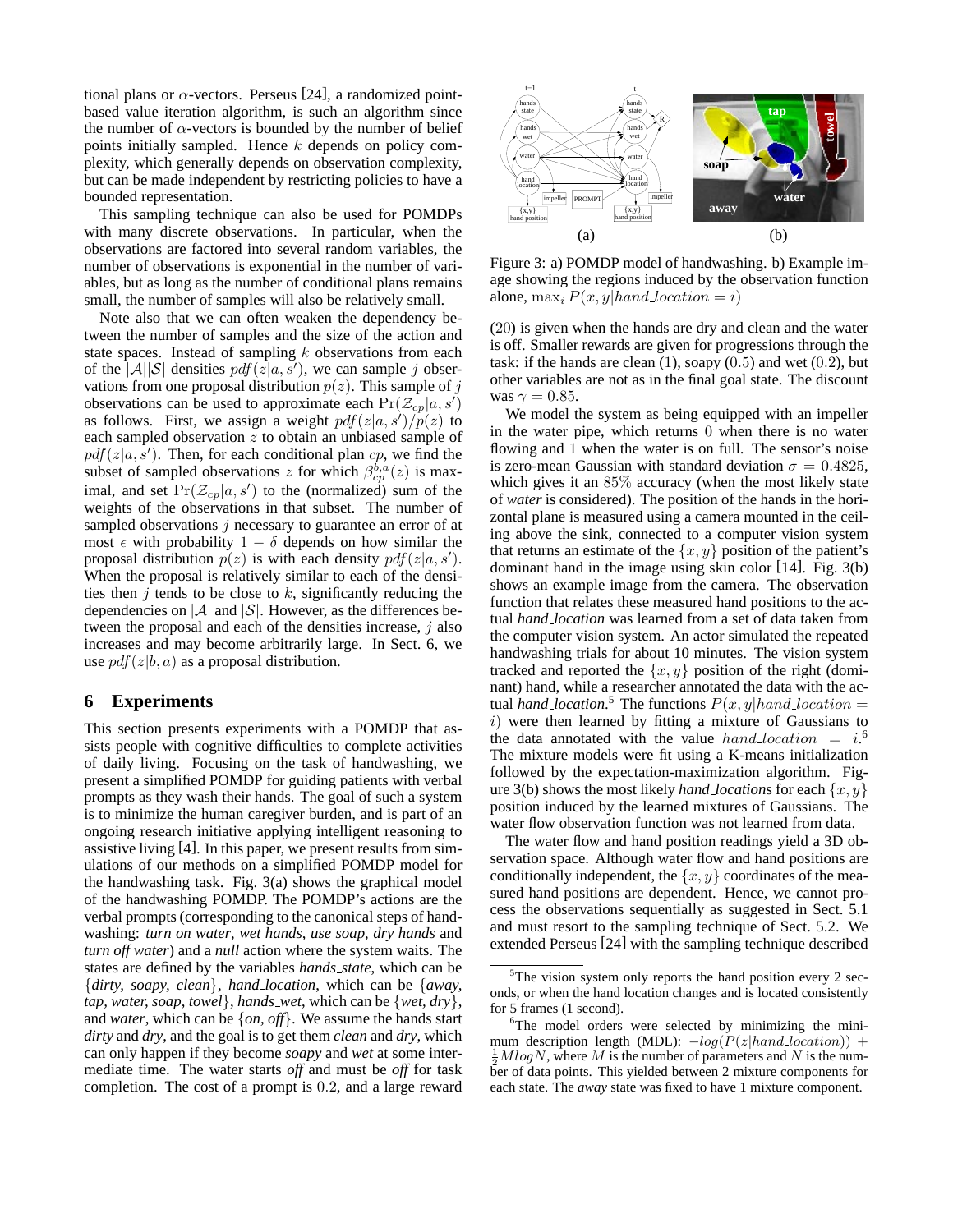

Figure 4: Example regions during a simulated trial at three stages (from top to bottom, after 1, 3 and 4 actions): (a) shows the best actions to take, the current belief state, and the current location of the hand (star); (b) shows the regions  $\mathcal{Z}_{cp}$ , each different shade corresponding to a different conditional plan that will be followed if an observation is made in the region.

in Sect. 5.2 to compute an approximate discrete observation function at each point-based backup. More precisely, 100 observations were sampled before each point-based backup to approximate the aggregate probabilities of each observation region induced by some conditional plan. We ran the algorithm for 50 iterations with 227 sampled belief states. For comparison purposes, we also ran the original Perseus algorithm with a fixed discrete observation function obtained by partitioning the plane of hand positions according to the regions shown in Fig. 3(b) and by partitioning water flow readings in two regions at 0.5. This is a natural discretization that arises from the observation function by considering the regions where each  $pdf(x, y|hand\_location)$  and  $pdf(impeller|water_flow)$  are highest. The computed policies were then simulated, and actions were selected by monitoring the belief state and computing the best conditional plan  $\arg \max_{cp} \sum_{s} b(s) \alpha_{cp}*(s)$ . The discounted rewards (aver-<br>aged over 10 trials of 100 simulated runs of 50 steps each) of aged over 10 trials of 100 simulated runs of 50 steps each) of the policies obtained by dynamic partitioning are  $13.7 \pm 1.4$ , while those for fixed partitioning are  $4.7 \pm 0.3$ , showing that our sample-based dynamic partitioning technique outperforms the fixed discretization technique. The final conditional plans were represented with 64  $\alpha$  vectors for our dynamic algorithm, and 77  $\alpha$  vectors for the fixed discretization.

Figure 4 shows examples of the dynamic partitions found by our technique at three stages during a simulated trial. Since we cannot show 3D partitions, we show the 2D partitions of the  $\{x, y\}$  plane (ignoring the water flow sensor). At the beginning of the trial (top row, stage 1), the system will either prompt to use the soap or turn the water on, based on where it sees the hands. At this stage, the regions  $\mathcal{Z}_{cp}$  mainly distinguish the areas surrounding the soap and the taps, since these are the usual first steps in handwashing. Once the hands are believed to be soapy and the water on (stage 3, middle row),the system will prompt to rinse the hands, unless the patient has rinsed their hands or has turned the water off, in which case the prompt will be to turn the water off or on, respectively. We see in Figure 4(b) (middle row) that there are many regions now in the areas near the tap or under the water. This is the most uncertain area for this system (see Figure 3(b)), calling for many different conditional plans. Finally, at stage 4 (bottom row), the system believes the hands are clean, and will prompt the user to dry their hands or turn the water off. In this case, fewer possibilities remain, and so there are fewer regions in Figure 4(b) (bottom row).

### **7 Conclusion**

Exploiting the fact that observations are useful only to the extent where they lead to different courses of actions, the paper describes how to dynamically partition observation spaces without any loss of information based on the current policy. For policies with a small number of conditional plans, observations can be aggregated in a small number of regions corresponding to the relevant observation features of the application domain. The region-based observation function can generally be constructed by numerical root-finding and integration algorithms for uni-dimensional observations or multidimensional observations composed of conditionally independent variables. For general multi-dimensional observations a general sampling technique was also described and demonstrated on a realistic assisted living task.

Note that the dynamic partitioning technique proposed in this paper is tightly integrated with point-based backups. More precisely, a lossless dynamic partition of the observation space can be computed only with respect to a given belief state and a set of  $\alpha$ -vectors. As a result, our technique cannot be integrated with algorithms that do not use point-based backups (e.g., Incremental Pruning [26], Bounded Policy Iteration [18]). Furthermore, it cannot be integrated with the linear programs that find belief points prior to point-based backups in the Witness algorithm [12]. At the moment, full integration is only possible with Linear Support [6], PBVI [17], and Perseus [24] since these algorithms make use of the observation function only in point-based backups. Dynamic lossless observation partitioning for a broader range of algorithms is a possible direction for future research.

This paper tackles POMDPs with continuous observations, but discrete states. As mentioned earlier, such POMDPs are common in user modeling, event recognition and spokendialog systems, since the observations correspond to continuous sensor readings and the states are abstract discrete features. Note also that our dynamic partitioning technique doesn't require the state space to be discrete. In fact, Porta et. al [11] recently proposed an extension to Perseus that can handle continuous state spaces. Point-based backups are performed in a similar fashion, but given the continuous nature